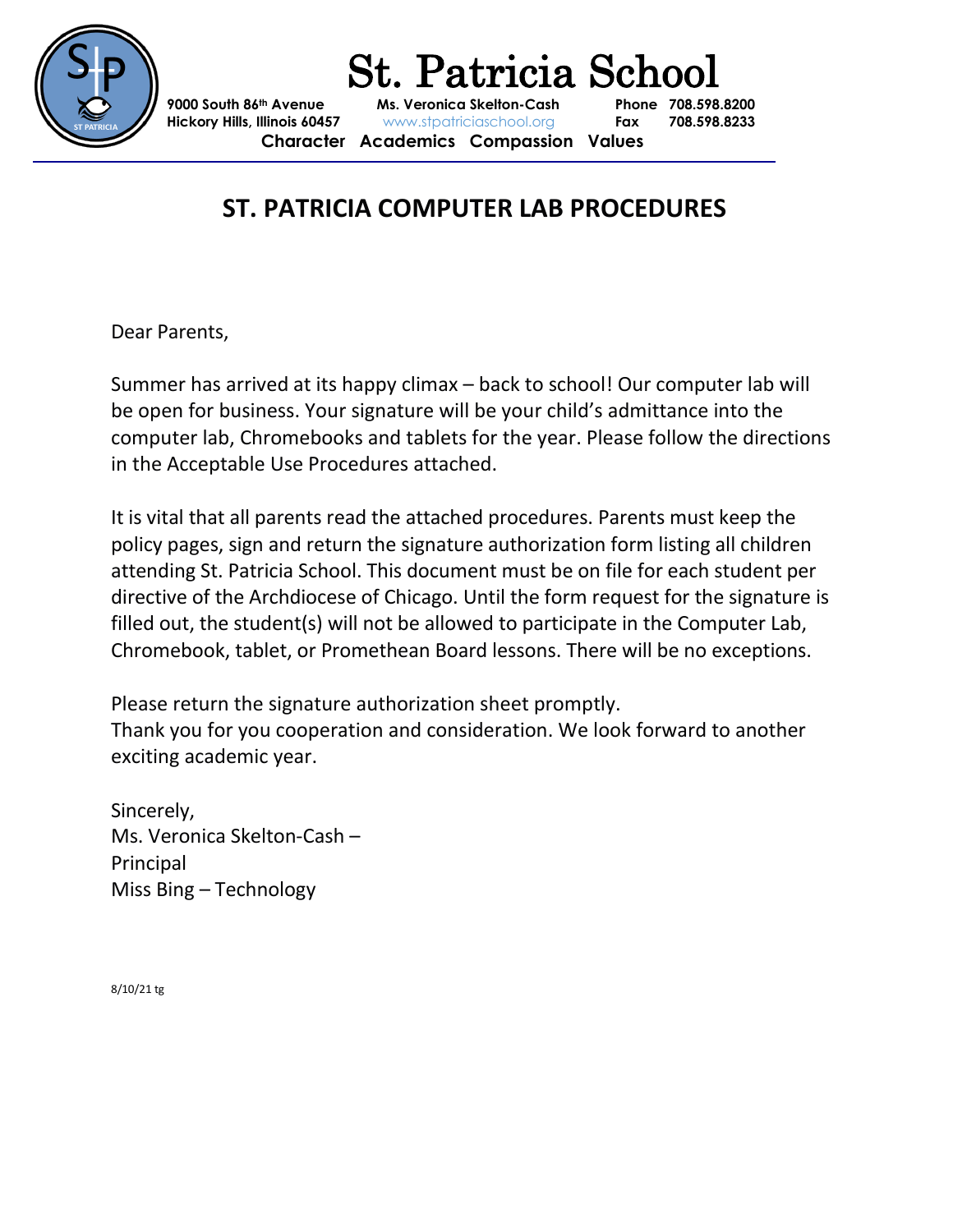## **Technology Acceptable Use Procedures**

St. Patricia School provides technology resources to its students and staff for educational purposes. The goal in providing these resources is to promote educational excellence by facilitating resources sharing, innovation and communication with the support and supervision of parents/guardians, teachers, and support staff. The use of these technology resources is a privilege, not a right. Access to computers provides the potential availability of material that may not be considered of educational value in the context of the school setting. Appropriate behavior, as it relates to the use of computers, is no different from behavior expectations in all other aspects of the learning and instructional program. All users are expected to use the computers and computer networks in a responsible and ethical manner. This document is intended to clarify these expectations as they apply to computer and network usage in schools.

### **St. Patricia School procedures are as follows**:

- prevent user access or transmission over its computers and computer network of inappropriate material via internet, electronic mail, or other forms of direct electronic communications;
- prevent unauthorized access and other unlawful online activity;
- prevent unauthorized online disclosure, use, or dissemination of personal identification information of minors; and including but not limited to the intranet, Internet access, fax, email, stand-alone computer and telephone;
- comply with the provision of the Children's Internet Protection Act {Pub.L.No.106-554 and 47 USC 254(h)}

#### **Use of the technology resources that are prohibited include, but are not limited to:**

- violating student rights to privacy/confidentiality or unauthorized disclosure, use, and dissemination of personal identification information;
- attempting any unauthorized access, including hacking of any computer system;
- downloading unacceptable materials;
- re-posting personal communication without the author's prior consent;
- violating copyright law;
- using school technology resources for financial gain, credit card fraud, electronic forgery, other illegal activity and political purposes;
- downloading, installing or storing software on a school computer without the approval of appropriate school personal;
- changing or attempting to alter any configuration, program or password on any computer or system;
- using a school computer without knowledge/approval of school personnel responsible for the computer;
- using inappropriate language, pictures, and gestures in any form on the Internet;
- using the Internet for entertainment or limited self-discovery function;
- using the Internet for unauthorized, purchases.  $6/22/2017$ cm